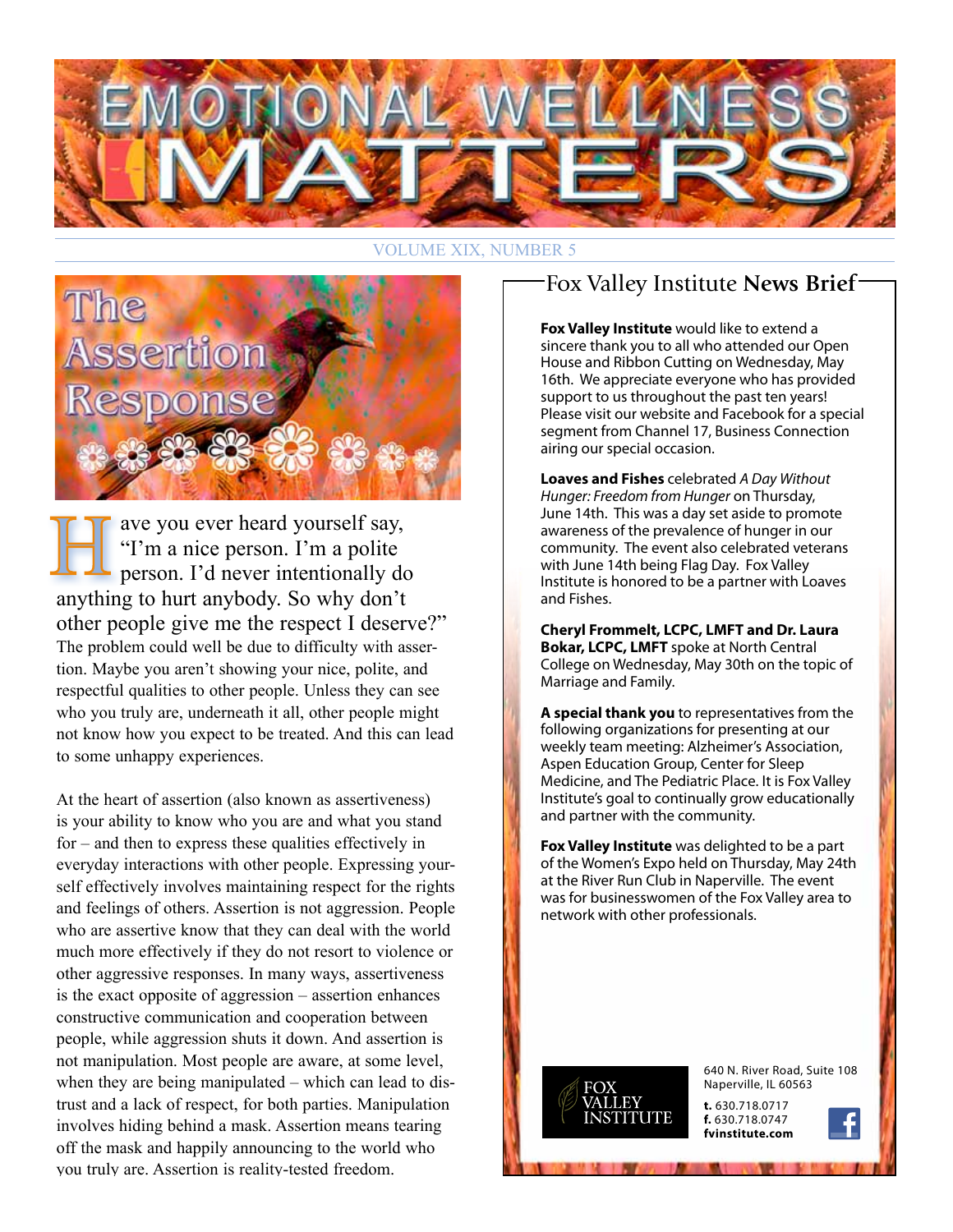*Manipulation involves hiding behind a mask.* 

*Assertion means tearing off the mask and happily announcing to the world who you truly are.*

We see instances of nonassertive behavior around us everyday. Most people who lack an assertive style are simply those who want to keep the peace. For the most part, they want goodness and cooperation between people. However, they often pay a high price for this in terms of functioning effectively in the world.

There are negative consequences associated with the nonassertive style. For example, those who are not assertive allow their feelings and boundaries to be violated by others. They believe that they do not have the right to their own feelings, beliefs or opinions – and even if they do, they have difficulty in expressing them in a self-affirming way. They may feel that asserting their thoughts will lead to rejection or even being attacked. They frequently feel that it is better to withhold their ideas rather than cause a conflict. Nonassertive people may feel guilty when they have to say "no." They allow others to make decisions for them and may assume that others will care for their needs. They may place the needs of others above their own. Nonassertive people are victimized by others.

The consequences for choosing to be nonassertive are costly. People feel hurt and mistreated when their needs are not met – yet those who are nonassertive do little to meet these needs themselves. They may store up negative feelings and then harbor anger. Their sense of efficacy in the world is diminished, and then they complain about how unfair the world is to them. This approach toward the world may lead to depression, poor self-esteem, anxiety, isolation, and anger. There are better alternatives.

Learning to be more assertive involves examining several dimensions of your life –

Self-Esteem: How you define yourself, positively or negatively, depends on the messages you've heard from others throughout your life. We internalize the things we've heard about ourselves from other people, and this becomes the basis of our self-esteem, which can be either mostly positive or mostly negative. If we see ourselves in a negative light, we may feel that we are not worthy of speaking up for what we want – and this can lead to nonassertion as a lifestyle. People who work on their assertiveness skills have to look deeply within to assess their self-esteem and see what they can do to create a more positive definition of them-

selves. They can find things about themselves that they like. They might practice saying affirmations to themselves (affirmations are sayings such as "I like myself more and more each day") until they become a reality and replace the old negative messages they may have heard throughout their lives. They may have conversations with people in which they talk about their positive qualities and maintain a positive tone throughout the conversation.

Turning an old legacy of negativity into a present sense of positive feelings takes some work, persistence, and motivation, but the rewards are enormous. One day you realize that you really do like yourself, you like who you are, and you are willing to let the world know this. (This does not imply that you are working toward conceit or a superior, condescending attitude – you are simply working to repair old negative messages that have held you back in the past. You are working toward balance.) Assertion requires positive self-esteem. Once you feel good about yourself, you can then go out into the world with a healthy sense of pride and assertively deal with the many experiences and people who come your way.

Communication patterns: Good communication requires the ability to listen to others and to express your thoughts and feelings while you maintain respect for other people. It involves the ability to express your ideas clearly and effectively. Assertion does not involve blaming the other person or putting them down. There is no room for sarcasm when communicating assertively. Assertive speaking often involves the use of "I" statements – that is, you talk about how you feel about something without attacking the other person (for example, you might say, "I feel uncomfortable when you talk about Mary that way," but you would not say, "You make me feel uncomfortable when you gossip about Mary"). Assertiveness does not aim to put the other person into a defensive stance, but rather opens communication patterns between people. When speaking assertively, your voice is well modulated and warm and produced at normal volume. Your flow of words is even and conversational. Your voice is relaxed – for example, you might say, "This steak is well done and I asked for medium rare," in the same tone that you might use to comment on how blue the sky seems today. And, of course, your nonverbal cues should be consistent with your verbal communication. For example, the statement, "I'm not angry," would not be uttered through gritted teeth and flared nostrils.

**This newsletter is intended to offer general information only and recognizes that individual issues may differ from these broad guidelines. Personal issues should be addressed within a therapeutic context with a professional familiar with the details of the problems. ©2012 Simmonds Publications: 5580 La Jolla Blvd., #306, La Jolla, CA 92037 Website ~ www.emotionalwellness.com**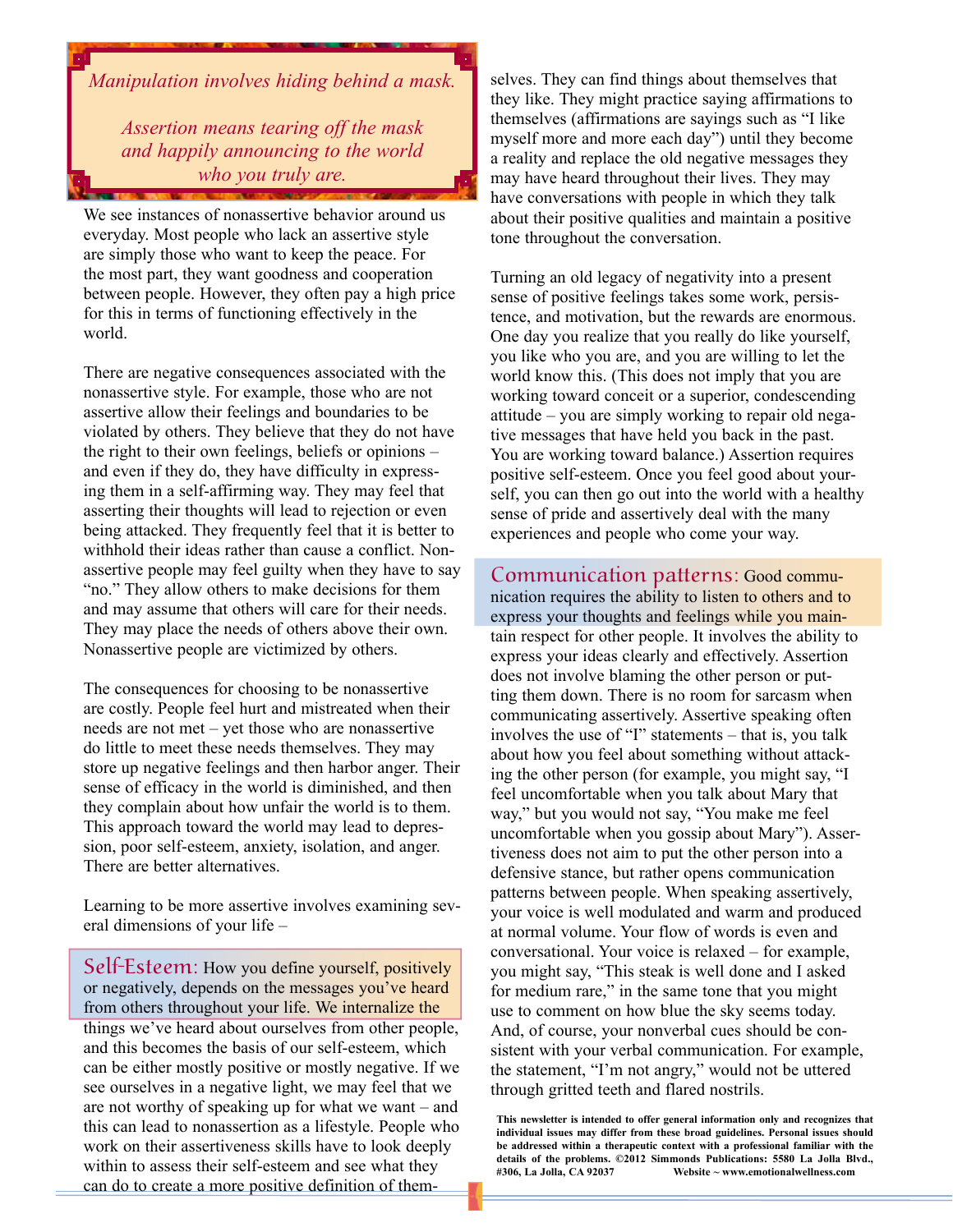Relaxation: Many nonassertive people complain that they fall apart emotionally when they get into confrontations or other stressful situations. They feel as if their emotions are out of control – tense posture, no eye contact, quavering voice, disjointed thoughts. It is helpful to realize that stress in social encounters is a learned response. You learn to be tense in certain situations. Similarly, you can learn, through practice, to be relaxed in these situations so that your predominant response becomes relaxation rather than stress. There are several techniques for learning to relax, such as deep breathing, meditation, deep muscle relaxation, and desensitization. Many therapists are able to teach these simple, but effective, methods as part of psychotherapy.

Authenticity: Learning to become assertive is not just an exercise in discovering appropriate responses to uncomfortable social situations. Rather, it mirrors a personal process of self-discovery that is often aided by working with a therapist. The goal is to reach your authentic self, your integrity, or your genuine core. This process involves examining your life objectively, understanding what the various forces and experiences are that made you who you are today. It involves self-acceptance. It may involve forgiving those who have been unfair to you – or not. At some point in the process of self-discovery, you acknowledge the imperfections within yourself and other people, and you accept them. You begin to know who you are and what you like and dislike. And, in a comfortable and undemanding way, you want to share all of this with the world.

When you can comfortably share your authentic self with the world around you, with integrity and respect for the rights and wholeness of other people, you are truly asserting yourself.

#### Some Everyday Assertiveness Tips

*Recognize that people are responsible for their own behavior.* It is not helpful to blame other people when they choose not to do things that you need or want. You can assertively tell another person what you feel about a situation, but then it is the other person's choice to go along with what you want – or not. This is your way of showing others that you respect them, and they, in turn, will probably show you respect as well – or not, but then we accept the consequences.

*Let other people know exactly what you want without making vague requests.* State your full position when conveying your wishes to others. Other people are not mind-readers, even if you are close to them. It may seem easier sometimes to drop a hint and hope the other person guesses what you want, but this leads to confusion and unmet expectations. If you are specific and clear in your communication, others don't have to play a guessing game and they will know exactly how you feel about a situation. And this allows them to make an appropriate response.

*Speak up when you have strong feelings about* 

*an issue.* It is not necessary to have an opinion on everything, and sometimes the mature response is simply to be quiet. However, when the price to be paid for remaining silent is anger, unhappiness or resentment, it is far better to air your opinion.

*Take time out if you need to contain your anger.* Sometimes we find ourselves getting angry during a conversation. Rather than undermining our true goal of bringing about a constructive resolution to our differences with other people, it may be more helpful to take some time out to collect our thoughts so that our position can be presented more effectively. This is not the same as cutting off another person emotionally, which is a destructive tactic.

*Think through your arguments before presenting them.* We sometimes get so lost in the trivial details that we forget the main points of our arguments. Think through the issues and get down to the core points that you want to make. You want to present your argument clearly so that the other person has a chance of understanding it. The other person will be much more willing to listen if your ideas are presented in an organized and consistent manner.

*Recognize that people are different and are entitled to their own point of view.* Open yourself up to hearing what the other person has to say. This does not mean that you necessarily have to agree with an alternative viewpoint, but it is helpful to realize that two different positions can exist at the same time. If one person is right, the other is not necessarily wrong.

*It is helpful to realize that two different positions can exist at the same time. If one person is right, the other is not necessarily wrong.*